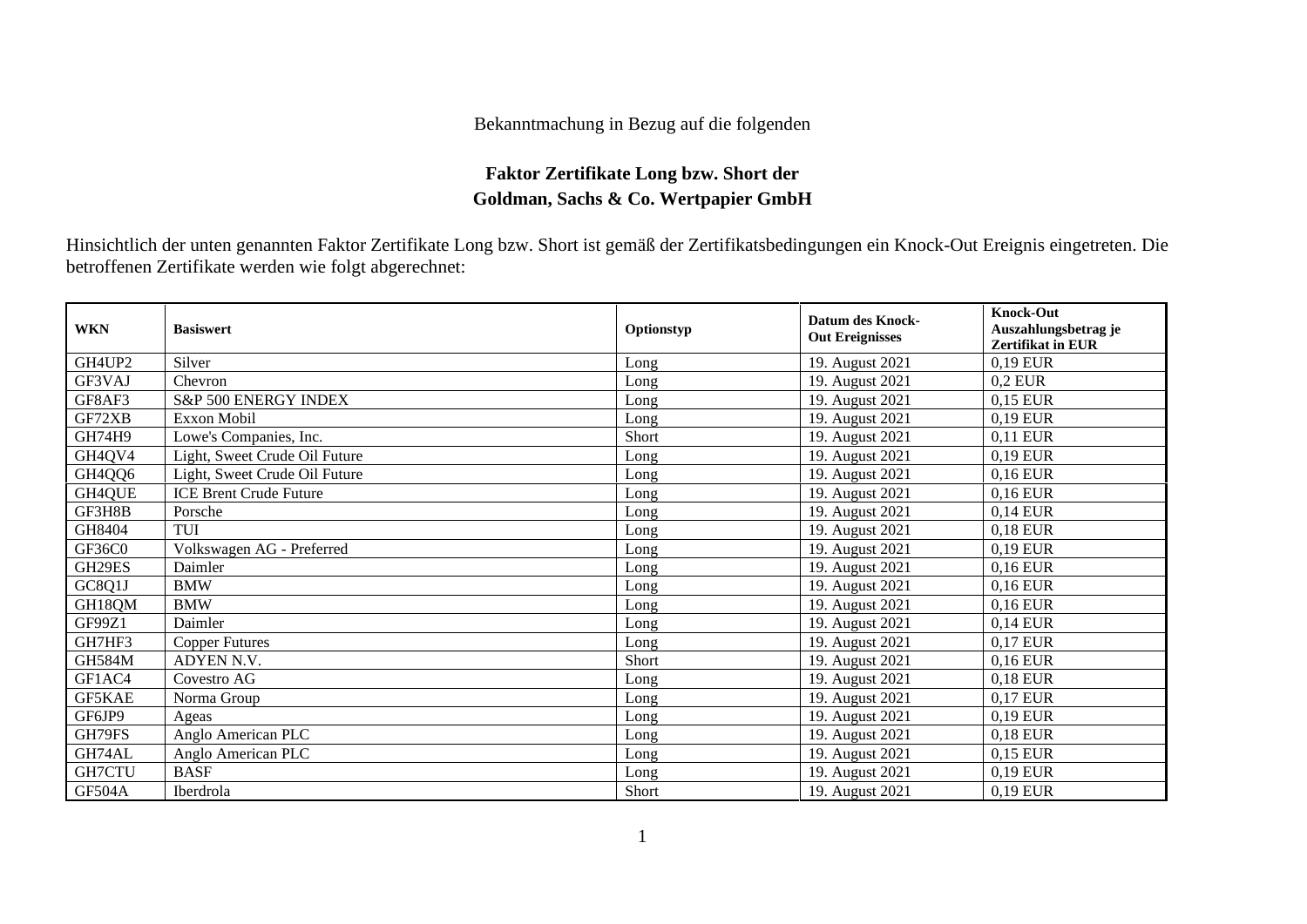| <b>WKN</b>    | <b>Basiswert</b>                             | Optionstyp | <b>Datum des Knock-</b><br><b>Out Ereignisses</b> | <b>Knock-Out</b><br>Auszahlungsbetrag je<br>Zertifikat in EUR |
|---------------|----------------------------------------------|------------|---------------------------------------------------|---------------------------------------------------------------|
| GF9A6H        | Moncler S.p.A                                | Long       | 19. August 2021                                   | 0,14 EUR                                                      |
| GF4FJ7        | Freeport-McMoRan                             | Long       | 19. August 2021                                   | 0,16 EUR                                                      |
| <b>GX0DAR</b> | Alibaba Group Holding Limited ADR (New York) | Long       | 19. August 2021                                   | 0,16 EUR                                                      |
| GF93E3        | Chevron                                      | Long       | 19. August 2021                                   | 0,18 EUR                                                      |
| GF6VEN        | Exxon Mobil                                  | Long       | 19. August 2021                                   | 0,18 EUR                                                      |
| GH8PLT        | Alibaba Group Holding Limited ADR (New York) | Long       | 19. August 2021                                   | 0,14 EUR                                                      |
| <b>GH42A8</b> | Alibaba Group Holding Limited ADR (New York) | Long       | 19. August 2021                                   | 0,14 EUR                                                      |
| GH9NSH        | Alibaba Group Holding Limited ADR (New York) | Long       | 19. August 2021                                   | 0,17 EUR                                                      |
| GH64N3        | Alibaba Group Holding Limited ADR (New York) | Long       | 19. August 2021                                   | 0,14 EUR                                                      |
| GH8PN4        | Alibaba Group Holding Limited ADR (New York) | Long       | 19. August 2021                                   | 0,11 EUR                                                      |
| GH7P9M        | Platinum                                     | Long       | 19. August 2021                                   | 0,19 EUR                                                      |
| GH4CNU        | Occidental Petroleum                         | Long       | 19. August 2021                                   | 0,19 EUR                                                      |
| GH8HS5        | Wynn Resorts Limited                         | Long       | 19. August 2021                                   | 0,19 EUR                                                      |
| GF6JD1        | BorgWarner, Inc.                             | Long       | 19. August 2021                                   | 0,18 EUR                                                      |
| GH8Y4A        | TechnipFMC                                   | Long       | 19. August 2021                                   | 0.15 EUR                                                      |
| GC9TM7        | Stanley Black & Decker Inc.                  | Long       | 19. August 2021                                   | 0,19 EUR                                                      |
| GH23M4        | ADYEN N.V.                                   | Short      | 19. August 2021                                   | 0,15 EUR                                                      |
| GF6VAM        | Caterpillar Inc                              | Long       | 19. August 2021                                   | 0,17 EUR                                                      |
| GH7WUG        | Mosaic Co                                    | Long       | 19. August 2021                                   | 0,14 EUR                                                      |
| GF11LD        | Norma Group                                  | Long       | 19. August 2021                                   | 0,17 EUR                                                      |
| GF4S1L        | Sanofi S.A.                                  | Short      | 19. August 2021                                   | $0.2$ EUR                                                     |
| GF91CJ        | Aeroports de Paris SA                        | Long       | 19. August 2021                                   | $0.2$ EUR                                                     |
| GF4F83        | ADYEN N.V.                                   | Short      | 19. August 2021                                   | 0,16 EUR                                                      |
| GF4RRY        | Rubis                                        | Long       | 19. August 2021                                   | 0,18 EUR                                                      |
| GF7K4W        | Remy Cointreau SA                            | Long       | 19. August 2021                                   | 0,19 EUR                                                      |
| GF8VK2        | BayWa AG                                     | Long       | 19. August 2021                                   | 0,19 EUR                                                      |
| GH4QDC        | <b>TUI</b>                                   | Long       | 19. August 2021                                   | 0,17 EUR                                                      |
| GH44UB        | Smiths Group                                 | Long       | 19. August 2021                                   | $0.2$ EUR                                                     |
| GH47HC        | Bunzl plc                                    | Short      | 19. August 2021                                   | 0,19 EUR                                                      |
| GH7ASU        | Euronext                                     | Short      | 19. August 2021                                   | 0,19 EUR                                                      |
| GH7AS6        | Volkswagen AG - Preferred                    | Long       | 19. August 2021                                   | 0,17 EUR                                                      |
| GH2CVE        | ACI WORLDWIDE, INC.                          | Long       | 19. August 2021                                   | $0.2$ EUR                                                     |
| GF8Y54        | Cisco Systems                                | Short      | 19. August 2021                                   | 0.18 EUR                                                      |
| GH9DJL        | Continental                                  | Long       | 19. August 2021                                   | $0.2$ EUR                                                     |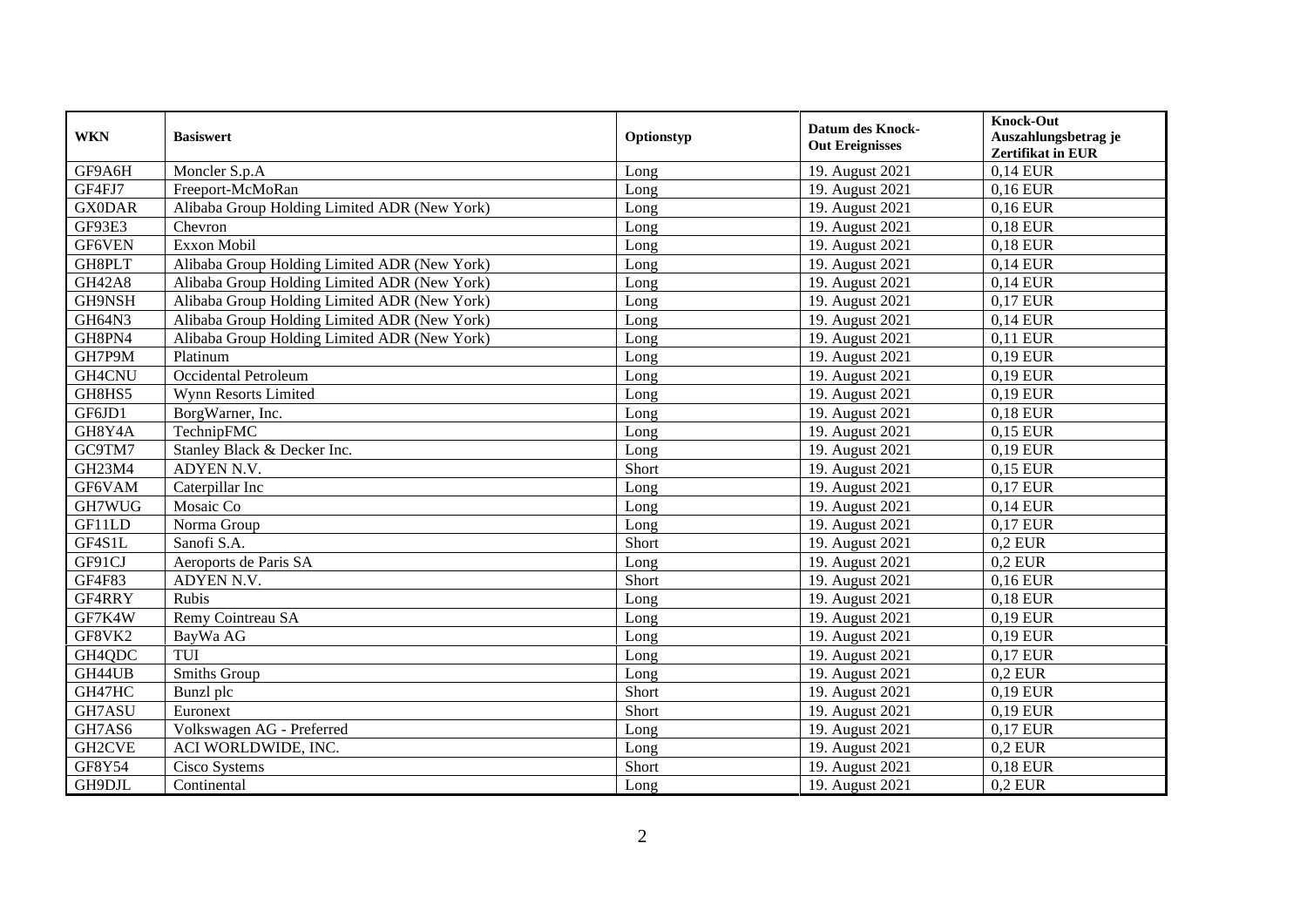| <b>WKN</b>    | <b>Basiswert</b>                | Optionstyp | <b>Datum des Knock-</b><br><b>Out Ereignisses</b> | <b>Knock-Out</b><br>Auszahlungsbetrag je<br>Zertifikat in EUR |
|---------------|---------------------------------|------------|---------------------------------------------------|---------------------------------------------------------------|
| GH61N1        | Plug Power                      | Long       | 19. August 2021                                   | 0,18 EUR                                                      |
| GH8LWJ        | BioNTech SE - ADR               | Long       | 19. August 2021                                   | 0,16 EUR                                                      |
| GF7A71        | Sixt                            | Long       | 19. August 2021                                   | 0,18 EUR                                                      |
| GH7WW6        | American Airlines Group Inc.    | Long       | 19. August 2021                                   | $0,14$ EUR                                                    |
| GF9177        | Xerox                           | Long       | 19. August 2021                                   | 0,19 EUR                                                      |
| GX07Q2        | <b>BioNTech SE - ADR</b>        | Long       | 19. August 2021                                   | 0,17 EUR                                                      |
| GH7K53        | Nvidia                          | Short      | 19. August 2021                                   | 0,17 EUR                                                      |
| <b>GH713N</b> | Soybeans Future                 | Long       | 19. August 2021                                   | 0,19 EUR                                                      |
| GX05MF        | Under Armour, Inc. - Class A    | Long       | 19. August 2021                                   | 0,18 EUR                                                      |
| GH86FR        | Microsoft                       | Short      | 19. August 2021                                   | 0,17 EUR                                                      |
| GH7WVB        | <b>BioNTech SE - ADR</b>        | Long       | 19. August 2021                                   | 0,15 EUR                                                      |
| GF4004        | <b>Citizens Financial Group</b> | Long       | 19. August 2021                                   | 0,17 EUR                                                      |
| GF917L        | LEGGETT & PLATT, INCORPORATED   | Long       | 19. August 2021                                   | 0,19 EUR                                                      |
| GH5WN0        | Plug Power                      | Long       | 19. August 2021                                   | 0,19 EUR                                                      |
| <b>GHONGF</b> | NetEase Inc ADR                 | Long       | 19. August 2021                                   | 0,18 EUR                                                      |
| <b>GX0DBQ</b> | BioNTech SE - ADR               | Long       | 19. August 2021                                   | 0,16 EUR                                                      |
| GH9J01        | <b>BioNTech SE - ADR</b>        | Long       | 19. August 2021                                   | 0,14 EUR                                                      |
| GH9MJY        | <b>ICE Brent Crude Future</b>   | Long       | 19. August 2021                                   | 0,19 EUR                                                      |
| <b>GH583J</b> | Marathon Oil Corporation        | Long       | 19. August 2021                                   | 0,16 EUR                                                      |
| <b>GH6JHM</b> | <b>Baker Hughes Company</b>     | Long       | 19. August 2021                                   | 0,19 EUR                                                      |
| GF8LQS        | <b>Southwest Airlines</b>       | Long       | 19. August 2021                                   | $0.2$ EUR                                                     |
| <b>GF7YLB</b> | PepsiCo                         | Short      | 19. August 2021                                   | 0,18 EUR                                                      |
| GF4UNM        | AT&T Inc.                       | Long       | 19. August 2021                                   | 0,18 EUR                                                      |
| GF5C5C        | Amgen                           | Long       | 19. August 2021                                   | $0,2$ EUR                                                     |
| GF4PAP        | Procter & Gamble                | Short      | 19. August 2021                                   | $0,2$ EUR                                                     |
| GF7M1E        | EnerSys                         | Long       | 19. August 2021                                   | $0,2$ EUR                                                     |
| GF7VDV        | W. R. BERKLEY CORPORATION       | Short      | 19. August 2021                                   | $0,2$ EUR                                                     |
| <b>GH0QRR</b> | <b>Barrick Gold</b>             | Long       | 19. August 2021                                   | $0.2$ EUR                                                     |
| GF9A51        | Intuitive Surgical, Inc.        | Short      | 19. August 2021                                   | 0,19 EUR                                                      |
| GH2T3X        | <b>Barrick Gold</b>             | Long       | 19. August 2021                                   | 0,16 EUR                                                      |
| GH5TZ9        | Uber Technologies, Inc.         | Long       | 19. August 2021                                   | 0,18 EUR                                                      |
| <b>GH426B</b> | NIO Inc                         | Long       | 19. August 2021                                   | 0,18 EUR                                                      |
| GH74AN        | JD.com Inc                      | Long       | 19. August 2021                                   | 0,18 EUR                                                      |
| GH6XVD        | ResMed Inc.                     | Short      | 19. August 2021                                   | 0,19 EUR                                                      |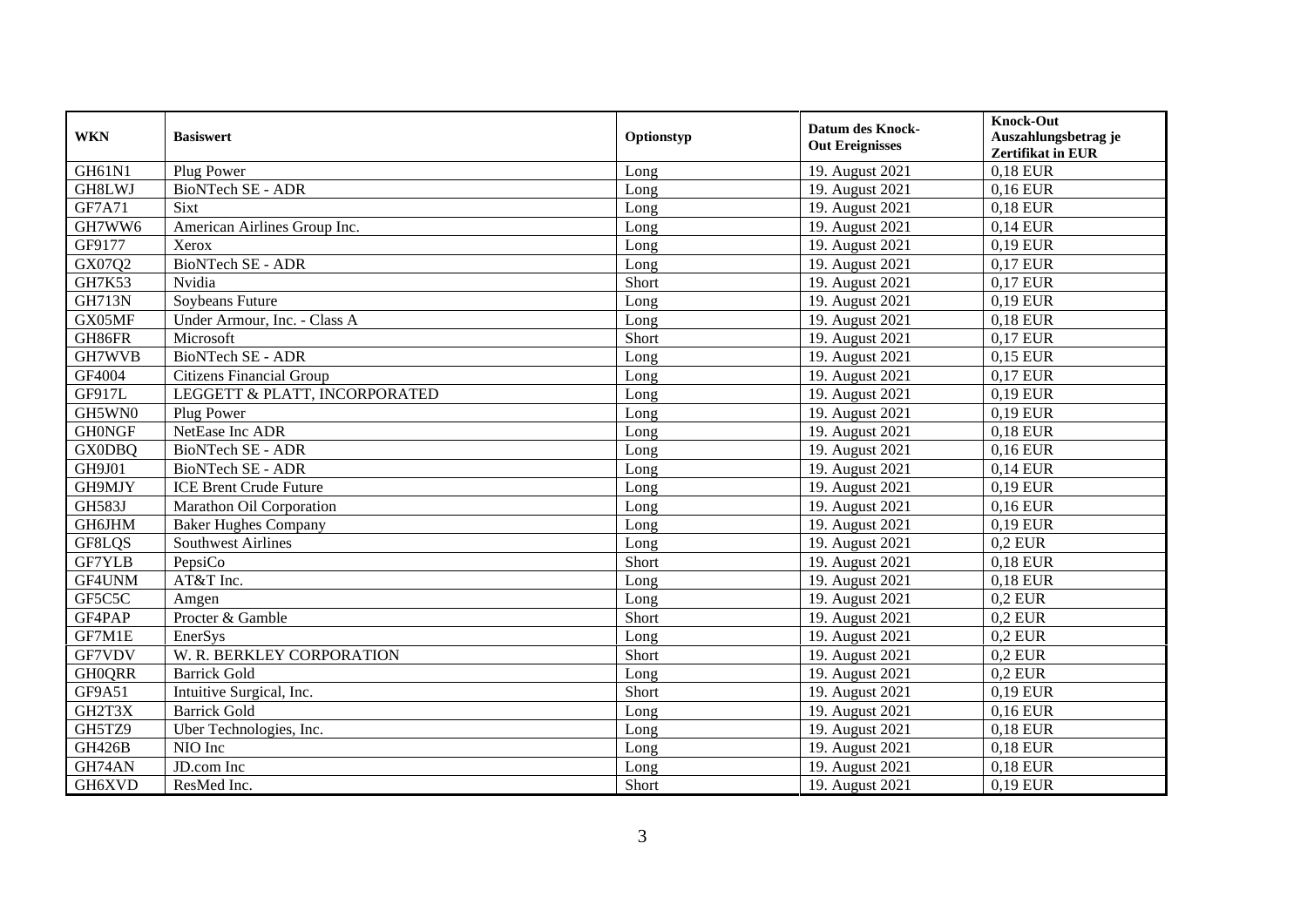| <b>WKN</b>    | <b>Basiswert</b>              | Optionstyp | <b>Datum des Knock-</b><br><b>Out Ereignisses</b> | <b>Knock-Out</b><br>Auszahlungsbetrag je<br>Zertifikat in EUR |
|---------------|-------------------------------|------------|---------------------------------------------------|---------------------------------------------------------------|
| <b>GH844C</b> | Shopify Inc.                  | Long       | 19. August 2021                                   | 0,18 EUR                                                      |
| GH9DLX        | NIO Inc                       | Long       | 19. August 2021                                   | 0,19 EUR                                                      |
| GH7CUG        | Antofagasta                   | Long       | 20. August 2021                                   | 0,19 EUR                                                      |
| GH5U1M        | Galapagos N.V.                | Long       | 20. August 2021                                   | $0.2$ EUR                                                     |
| GF9JDH        | Suedzucker AG                 | Short      | 20. August 2021                                   | 0,18 EUR                                                      |
| GH90C4        | MorphoSys AG                  | Long       | 20. August 2021                                   | $0.2$ EUR                                                     |
| GH7WY3        | Covestro AG                   | Long       | 20. August 2021                                   | 0,17 EUR                                                      |
| GF11HF        | <b>BMW</b>                    | Long       | 20. August 2021                                   | 0,17 EUR                                                      |
| GH7AR8        | MorphoSys AG                  | Long       | 20. August 2021                                   | 0,19 EUR                                                      |
| GH9FU8        | MorphoSys AG                  | Long       | 20. August 2021                                   | $0.2$ EUR                                                     |
| GH4QZ7        | <b>ICE Brent Crude Future</b> | Long       | 20. August 2021                                   | 0,16 EUR                                                      |
| GH7P9Y        | Palladium                     | Long       | 20. August 2021                                   | 0.18 EUR                                                      |
| GH2CX7        | FATE THERAPEUTICS, INC.       | Long       | 20. August 2021                                   | 0,17 EUR                                                      |
| GH1K7H        | ADYEN N.V.                    | Short      | 20. August 2021                                   | 0,16 EUR                                                      |
| GH7QNH        | Kroger Co/The                 | Short      | 20. August 2021                                   | 0,19 EUR                                                      |
| <b>GB239R</b> | ADYEN N.V.                    | Short      | 20. August 2021                                   | 0,19 EUR                                                      |
| GC7NP5        | Engie                         | Short      | 20. August 2021                                   | 0,18 EUR                                                      |
| GF11PF        | <b>SMA Solar Technology</b>   | Long       | 20. August 2021                                   | 0,19 EUR                                                      |
| GF4L9D        | Ahold                         | Short      | 20. August 2021                                   | 0,19 EUR                                                      |
| GF7QG5        | <b>BASF</b>                   | Long       | 20. August 2021                                   | 0,19 EUR                                                      |
| GF919S        | Galapagos N.V.                | Long       | 20. August 2021                                   | $0.2$ EUR                                                     |
| GF8YRP        | Aena S.M.E., S.A.             | Long       | 20. August 2021                                   | $0.2$ EUR                                                     |
| GH2VKF        | Schaeffler AG                 | Long       | 20. August 2021                                   | $0.2$ EUR                                                     |
| GH44ST        | Sage Group                    | Short      | 20. August 2021                                   | 0,19 EUR                                                      |
| GH91JG        | <b>SMA Solar Technology</b>   | Long       | 20. August 2021                                   | 0,19 EUR                                                      |
| GH6XW8        | Porsche                       | Long       | 20. August 2021                                   | 0,19 EUR                                                      |
| <b>GH8LZK</b> | Lufthansa                     | Long       | 20. August 2021                                   | 0,19 EUR                                                      |
| GF9UPQ        | Progressive Corp              | Short      | 20. August 2021                                   | 0,19 EUR                                                      |
| GH74FC        | Lowe's Companies, Inc.        | Short      | 20. August 2021                                   | 0,19 EUR                                                      |
| GH4QQ4        | Light, Sweet Crude Oil Future | Long       | 20. August 2021                                   | 0,19 EUR                                                      |
| GH9MJ1        | <b>ICE Brent Crude Future</b> | Long       | 20. August 2021                                   | 0,18 EUR                                                      |
| GH4QUC        | <b>ICE Brent Crude Future</b> | Long       | 20. August 2021                                   | 0,15 EUR                                                      |
| GH74DN        | Nvidia                        | Short      | 20. August 2021                                   | 0,18 EUR                                                      |
| GH4QV2        | Light, Sweet Crude Oil Future | Long       | 20. August 2021                                   | 0,18 EUR                                                      |